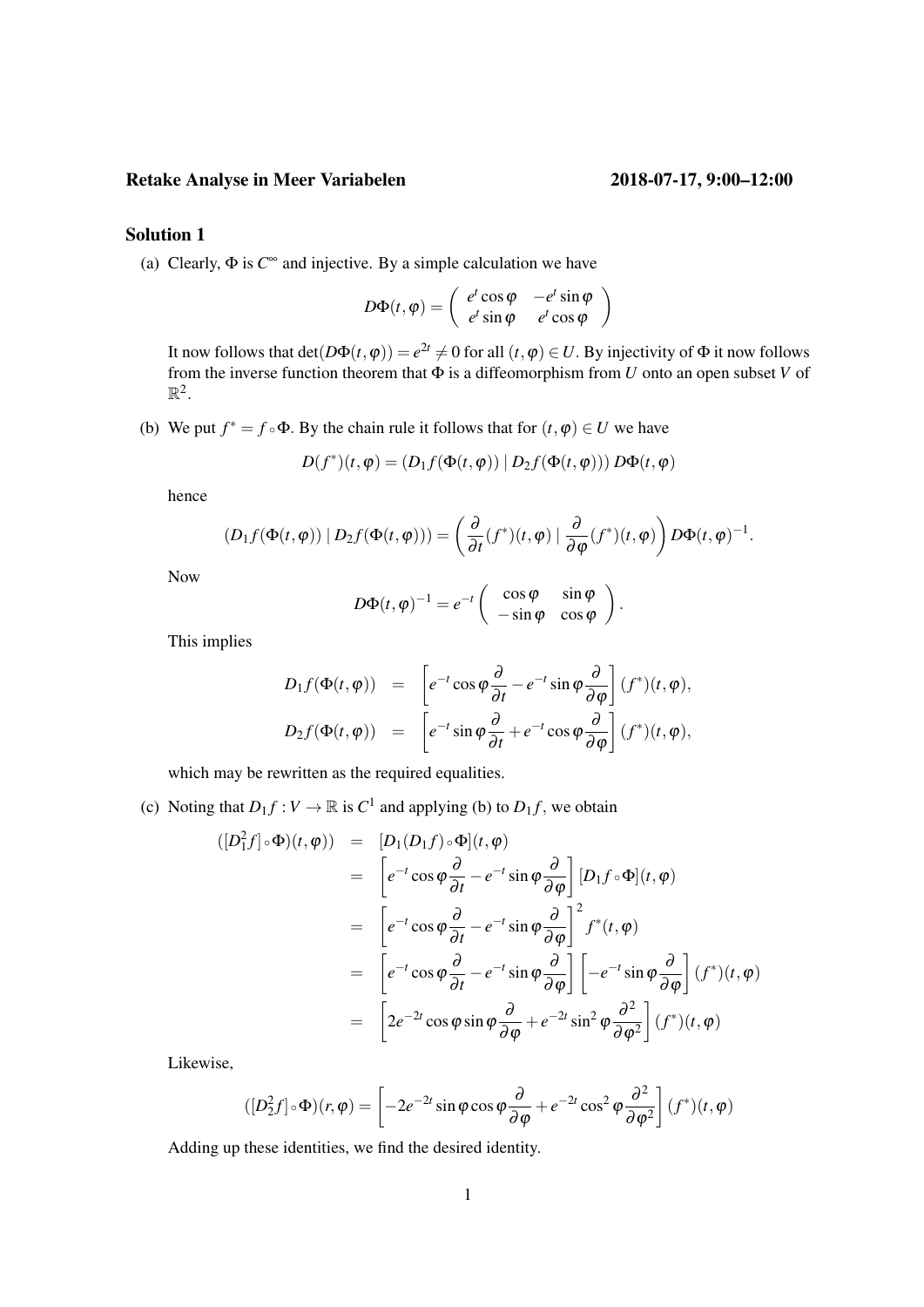### Solution 2

(a) Let *c* be such a differentiable curve then  $c'(t) \in T_{c(t)}M$  by definition of the tangent space. By the chain rule we now have

$$
\frac{d}{dt}f(c(t)) = Df(c(t))c'(t) = 0,
$$

for all  $t \in (-1,1)$ . Since  $f \circ c : (-1,1) \to \mathbb{R}$  is differentiable, it follows that  $f(c(t)) = f(c(0))$ for all  $-1 < t < 1$ .

(b) Since *M* is a submanifold, there exists an open neighborhood  $W^0$  of  $x^0$  in  $\mathbb{R}^n$  and a diffeomorphism  $\Phi$  from  $W^0$  onto an open neighborhood  $V^0$  of 0 in  $\mathbb{R}^n$  with  $\Phi(x^0) = 0$  and  $\Phi(W^0 \cap M) = V^0 \cap (\mathbb{R}^{n-1} \times \{0\})$ . We may fix  $\delta > 0$  such that  $V := (-\delta, \delta)^n$  is contained in  $V^0$ . We note that  $V \cap \Phi(W^0 \cap M) = (-\delta, \delta)^{n-1} \times \{0\}$ . Let  $y \in V \cap \Phi(W^0 \cap M)$ . Then  $y_n = 0$ and  $d: t \mapsto ty$ ,  $(-1,1) \to V$  is a differentiable curve in *V* which is contained in  $\Phi(W^0 \cap M)$ .

By (a) it follows that *f* is constant along  $\Phi^{-1} \circ d$ . Hence  $f \circ \Phi^{-1}$  is constant on  $(-1,1)y$ . Since this is true for all *y*, the function  $f \circ \Phi^{-1}$  is constant on  $V \cap \Phi(W^0 \cap M)$ . This implies that *f* is constant on  $\Phi^{-1}(V) \cap W^0 \cap M = \Phi^{-1}(V) \cap M$ .

Put  $W = \Phi^{-1}(V)$ , then we see that *W* is an open neighborhood of  $x^0$  in  $\mathbb{R}^n$  and *f* is constant on  $W \cap M$ .

(c) For every  $x \in M$  there exists an open neighborhood  $W_x$  of x in  $\mathbb{R}^n$  such that f is constant on *W*<sub>*x*</sub> ∩ *M*. By compactness there exists a finite collection of points  $x_1, \ldots, x_N$  ∈ *M* such that  $M \subset \mathbb{R}$ ∪ $_j(W_{x_j} \cap M)$ . It follows that  $f(M) \subset \bigcup_j f(W_{x_j} \cap M) \subset \{f(x_1), \ldots, f(x_N)\}\)$ , which is finite.

#### Solution 3

(a) We calculate

$$
D_1 \Psi(\pmb{\varphi}, \pmb{\alpha}) = ((1 + \tfrac{1}{2} \cos \pmb{\alpha}) \pmb{\tau}'(\pmb{\varphi}), 0)^{\text{T}}
$$

and

$$
D_2\Psi(\varphi,\alpha)(-\sin\alpha\,\,\tau(\varphi),\cos\alpha)^T
$$

Accordingly,

$$
D_1\Psi(\varphi,\alpha)\times D_2\Psi(\varphi,\alpha)=\left(\begin{array}{c} \cos\alpha(1+\frac{1}{2}\cos\alpha)\tau'_2(\varphi)\\ -\cos\alpha(1+\frac{1}{2}\cos\alpha)\tau'_1(\varphi)\\ (1+\frac{1}{2}\cos\alpha)\sin\alpha\end{array}\right)\qquad (*)
$$

The length of this vector is given by

$$
||D_1 \Psi(\varphi, \alpha) \times D_2 \Psi(\varphi, \alpha)|| = 2(1 + \frac{1}{2}\cos \alpha).
$$

If follows that this length is nowhere zero. Hence  $D\Psi(\varphi, \alpha)$  is injective for all  $\varphi, \alpha$  and we conclude that  $D\Psi(\varphi, \alpha)$  is an immersion. The image of  $\Psi$  is the image of  $\Psi([0,2\pi] \times [0,2\pi])$ which is compact, since  $[0,2\pi] \times [0,2\pi]$  is compact and Ψ is continuous.

(b) Observe that  $\varphi \mapsto (\tau(\varphi),0)$  parametrizes a circle *C* in  $x_3 = 0$  of center 0 and radius 2. Next write

$$
\Psi(\varphi,\alpha) = (\tau(\varphi),0) + (\cos \alpha \frac{\tau(\varphi)}{2}, \sin \alpha)
$$

to see that *T* consists of the points in  $\mathbb{R}^3$  of distance 1 to the circle *C*.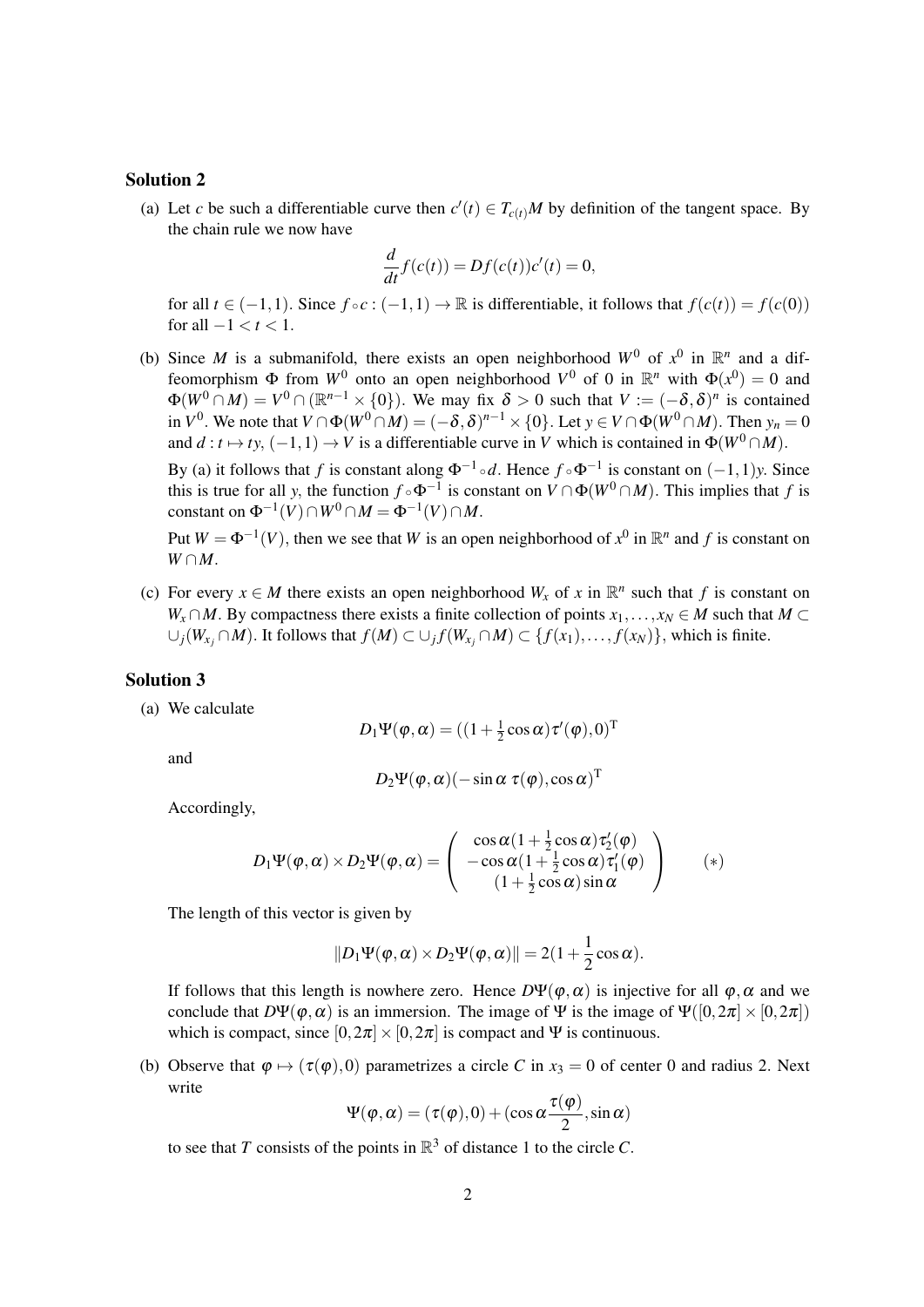(c) Since Ψ is injective on  $[0,2\pi) \times [0,2\pi)$  with image *T*, the area is calculated by

Area<sub>2</sub>(T) = 
$$
\int_0^{2\pi} \int_0^{2\pi} ||D_1 \Psi(\varphi, \alpha) \times D_2 \Psi(\varphi, \alpha)|| d\varphi d\alpha
$$
  
= 
$$
2\pi \int_0^{2\pi} 2(1 + \frac{1}{2} \cos \alpha) d\alpha = 8\pi^2.
$$

- (d) The boundary is given by  $\partial M = C_1 \cup C_2$ , where  $C_1 = \Psi({0} \times [0, 2\pi])$  and  $C_2 = \Psi({\pi} \times$  $[0,2\pi]$  are two circles of radius 1 in the plane  $x_2 = 0$ . The centers of these circles are  $(2,0,0)$ and  $(-2,0,0)$ , respectively.
- (e) By an easy calculation it follows that curl( $\xi$ ) = 2*v*. We equip *M* with the orientation determined by the normal (\*). The associated unit normal is denoted by n. It follows from Stokes' theorem that the flux of  $\nu$  through  $M$  relative to this choice of normal is given by

$$
\int_M v(x) \cdot \mathbf{n}(x) \, d_2 x = \frac{1}{2} \int_{\partial M} \xi(x) \cdot \mathbf{e}(x) \, d_1 x.
$$

Here  $e(x)$  denotes the positively oriented unit tangent vector to  $\partial M$  at the point  $x \in \partial M$ . We will proceed by computing the right-hand side, using that ∂*M* is the disjoint union the two circles *C*1,*C*2.

The circle  $C_1$  is parametrized by  $\gamma_1 : \alpha \mapsto \Psi(0, \alpha) = (2 + \cos \alpha, 0, \sin \alpha)$  with  $0 \le \alpha \le 2\pi$ . Thus,  $\gamma_1'(\alpha) = D_2 \Phi(0, \alpha) = (-\sin \alpha, 0, \cos \alpha)$ , which has unit length, so that  $e(\gamma_1(\alpha)) = \pm \gamma_1'(\alpha)$ . Now  $-D_1\Phi(0, \alpha)$  is tangent to *M* and normal to  $C_1$  in the outward direction. Since the basis  $-D_1\Phi(0, \alpha)$ ,  $D_2\Phi(0, \alpha)$ ,  $\mathbf{n}(\Phi(0, \alpha))$  is negatively oriented, it follows that the minus sign should be taken in  $\pm$ . Hence,

$$
\frac{1}{2}\int_{C_1}\xi(x)\cdot\mathbf{e}(x)\,d_1x=-\frac{1}{2}\int_0^{2\pi}\xi(\gamma_1(\alpha))\cdot\gamma_1'(\alpha)\,d\alpha=\frac{1}{2}\int_0^{2\pi}(1+2\cos\alpha)\,d\alpha=\pi.
$$

On the other hand,  $C_2$  is parametrized by  $\gamma_2 : \alpha \mapsto \Psi(\pi, \alpha) = (-2 - \cos \alpha, 0, \sin \alpha)$  with  $0 \leq$  $\alpha \leq 2\pi$ . Again **e**( $\gamma_2(\alpha)$ ) =  $\pm \gamma'_2(\alpha)$ . This time,  $D_1\Psi(0, \alpha)$  is tangent to *M* and outward normal to  $C_2$  so that the plus sign should be taken. Hence,

$$
\frac{1}{2} \int_{C_2} \xi(x) \cdot \mathbf{e}(x) d_1 x = \frac{1}{2} \int_0^{2\pi} \xi(\gamma_2(\alpha)) \cdot \gamma_2'(\alpha) d\alpha = \frac{1}{2} \int_0^{2\pi} (1 + 2 \cos \alpha) d\alpha = \pi.
$$

We conclude that the flux of *v* through *M* relative to **n** equals  $\pi + \pi = 2\pi$ .

Remark. The following solution is also allowed. By a second application of Stokes theorem, this time to the disks  $D_1$  and  $D_2$  with boundaries  $C_1$  and  $C_2$ , it follows that

$$
\frac{1}{2} \int_{C_j} \xi(x) \cdot \mathbf{e}(x) \, d_1 x = \int_{D_j} v(x) \cdot \mathbf{n}_j(x) \, d_2 x.
$$

Here the normal should be taken in accordance with the orientation of  $C_j$ . In both cases,  $\mathbf{n}_j =$  $(0,1,0) = v$  and we see that

$$
\int_{D_j} v(x) \cdot \mathbf{n}_j(x) \, d_2x = \int_{D_j} dz = \text{Area}_2(D_j) = \pi.
$$

Thus, again, the flux is seen to be equal to  $\pi + \pi = 2\pi$ .